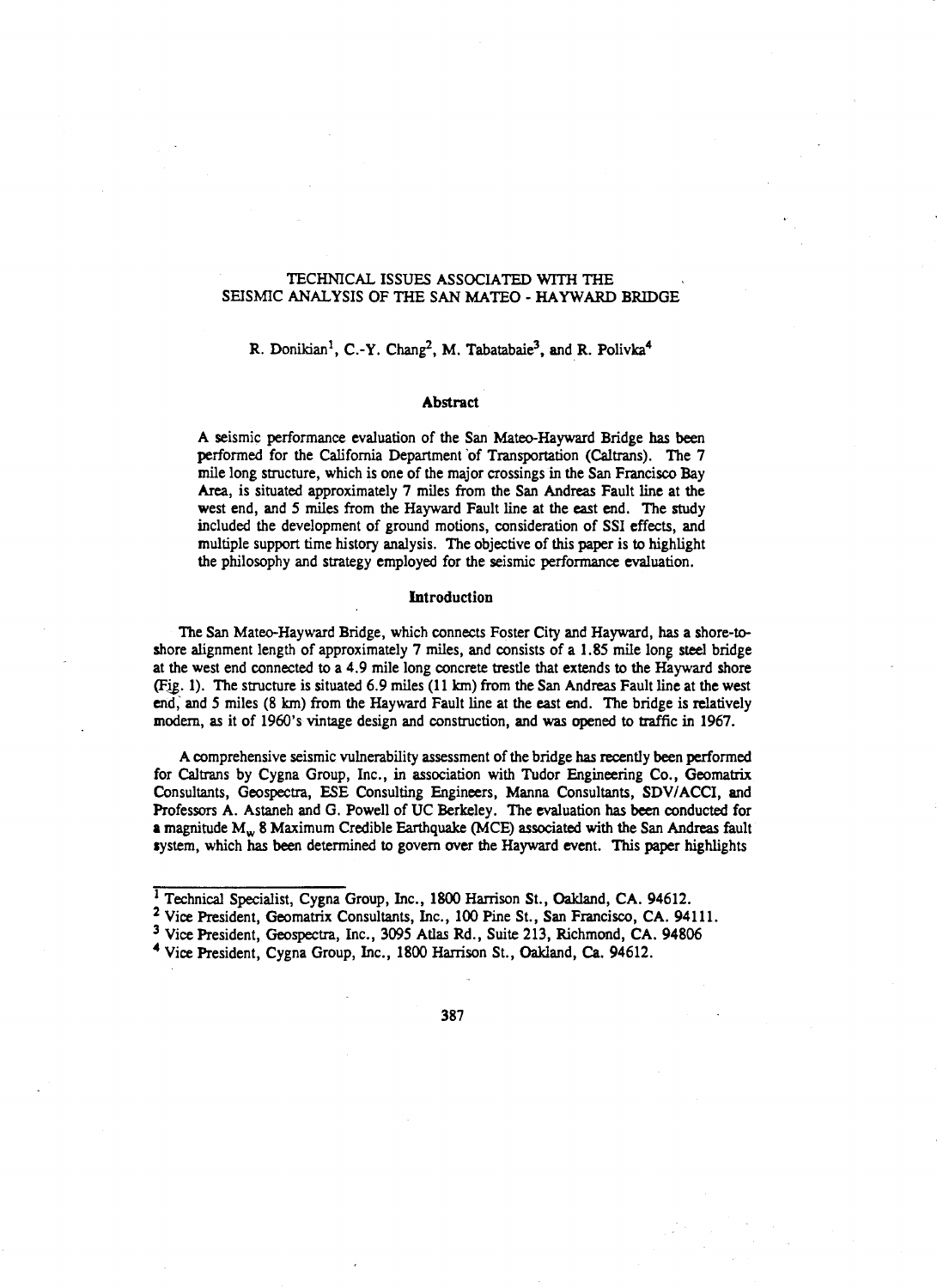the significant modeling and analytic challenges posed by the extensive alignment length and the variability of the subgrade conditions and ground motions. The performance evaluation strategy was developed on the basis of the following objectives in mind: (1) obtaining realistic estimates of displacements and deformations; (2) obtaining realistic estimates of seismic demand loads; and (3) developing structural component performance criteria in terms of deformation.

## Bridge Structural Configuration

The steel bridge alignment is approximately 1.85 miles long, and has both horizontal and vertical curvature. The structure comprises 18 anchor units connected by suspended spans in an alternating sequence as depicted in Fig. 1 and *5.* These anchor units consist of a double pier unit supporting the superstructure on pin bearings. The suspended spans are supported by eyebars from the cantilevered deck box girder sections of the anchor units. These eye-bar connections constitute the hinges in the system with an alternating sequence of tied hinges at one end, and expansion hinges with rod restrainers at the other end of the suspended units. The anchor unit spans are 208 feet long on the low rise sections of the bridge, and 292 feet in the low- to intermediate rise sections. The main center span has a length of 750 feet over the main navigation channel, and a vertical clearance of 165 feet above the waterline.

The deck structure consists of a dual steel box-girder orthotropic deck superstructure supported by pin bearings on dual steel and concrete towers connected by spandrel beams. The portal frame tower legs are supported by a substructure consisting of 38 concrete piers supported on steel H-pile foundations throughout the alignment. The water depth varies from *5* to 17 feet between piers 2-13, & 30-38, and 50-65 feet between piers 17-28. The steel tower legs consist of 12'xl0' rectangular sections of cellular construction, and the concrete towers consist of rectangular 12'x4' sections.

The substructure piers consist of dual reinforced concrete rectangular columns (typically ll'x4') and hollow shafts (18ft diameter with 3'-2" walls) connected by "spandrel beams. The longitudinal reinforcement consists typically of #11 bars, and transverse reinforcement of #6 ties 9" on center. The concrete piers are supported on pile foundations consisting of steel H-pile groups of rectangular and "bell" type configurations throughout the alignment. Typical pile tip elevations are at 250 ft below the waterline.

The trestle consists of an articulation of 857 simple spans, constructed out of reinforced concrete precast deck and bent elements supported on a row of 80-foot long prestressed concrete piles spaced 30 feet apart. The piles are spirally reinforced prestressed hollow shafts of 24 inch diameter, driven through a layer of soft Bay Mud, varying in thickness between 20 to 50 feet, into the relatively stiff alluvium. The water depth along the entire trestle alignment is approximately *5* feet.

#### Site Geology and Ground Motions

The subsurface soil conditions at the site consist of soft to medium stiff clays (Bay Mud) that extend to depths of approximately *50* feet below the mudline (Fig. 2). The Bay Mud layer is underlain by alternating layers of cohesionless soils (sands, sandy silts), and cohesive soils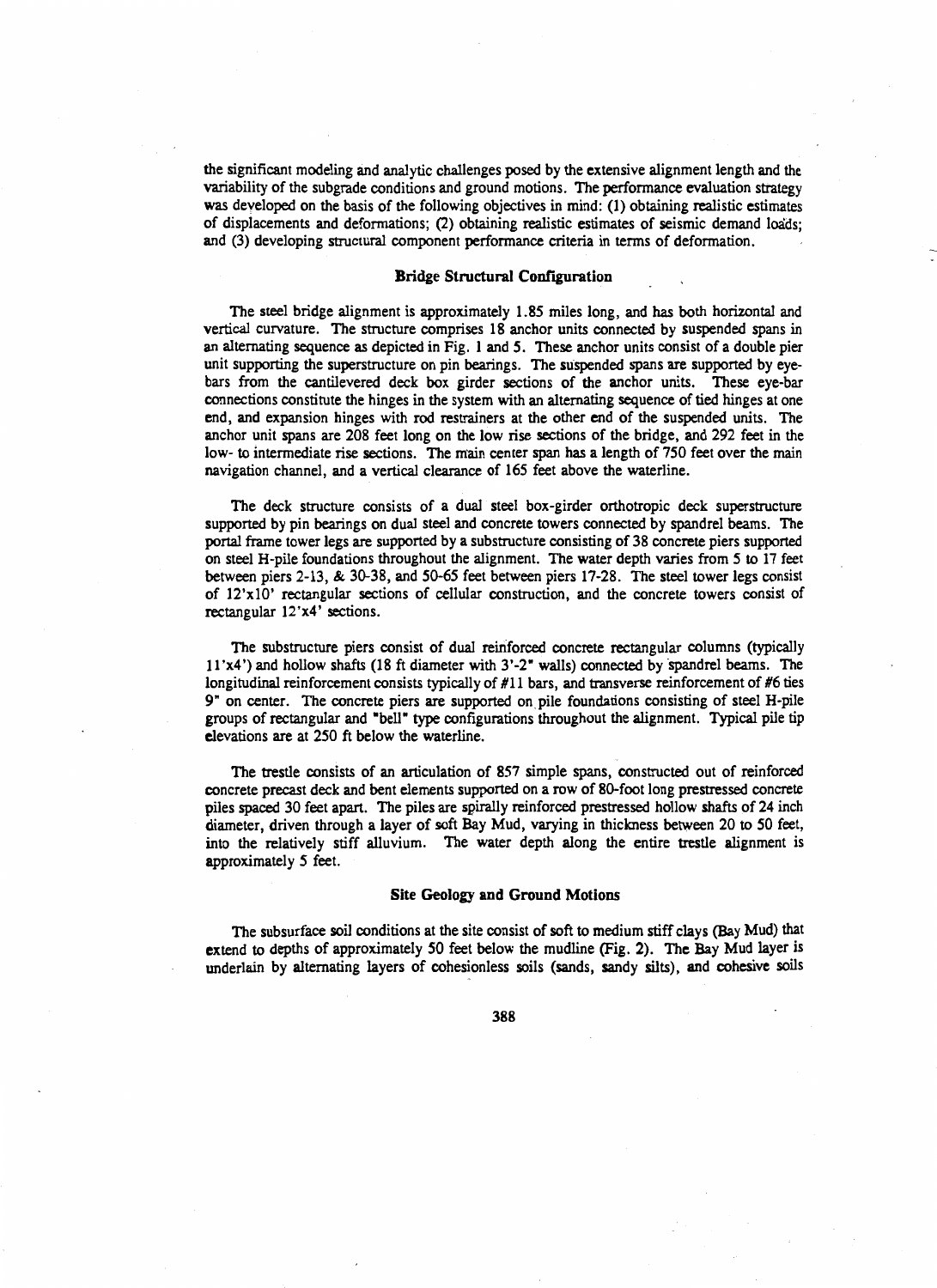(clays, clayey silts). These unconsolidated sedimentary deposits reach estimated depths of 600 to 700 feet below the waterline. Available soil boring data indicates that sandstone bedrock was encountered at a depth of about 55 feet below the mudline at Pier 1, and depths to bedrock at other pier locations are unknown.

The ground motions (developed by Geomatrix Consultants) consist of an incoherent wavefield, representing the MCE, defined by motions at 11 pier locations: Piers 1, 4, 9, 13, 16, 19, 20, 24, 28, 32, arid 38. These motions reflect the following effects: (a) seismic wave passage effects associated with wave arrival time differences at different stations; (b) incoherence effect due to wave superposition, reflection and scattering; and (c) variability

of soil column along the alignment. The free-field mudline motion in the longitudinal direction at Pier 20, and mudline acceleration response spectra at piers 1,4,9,16,19,20,24 are shown in Fig. 3 & 4.

These ground motions were developed using nonlinear and equivalent linear site response analysis techniques. The vertical motions were developed using equivalent linear technique (SHAKE) without degradation of compressional-wave velocities with level of excitation. The horizontal motions were developed using a modified version of DESRA, which is a dynamic effective stress nonlinear analysis code. Soil profiles and dynamic soil properties at each of the 11 pier locations were developed based on available soil boring logs, soil test data, and other published data for similar soils in the San Francisco Bay. To assess the effects of the sloping rock boundary on the ground motion near the east end of the bridge, a two-dimensional model of the soil deposits was developed. The analysis results appear to indicate that, except for Piers 1 and 4 (near the edge of the model), 2D effects are small at other pier locations. The 2D effects were incorporated in generating the motions at Pier 1 and 4.

#### Structural Component Performance Criteria

The seismic performance assessment has been conducted in terms of the structural component performance criteria on the basis of the following considerations:

Steel Structural Elements Inelastic response is assessed in terms of available *load ductility*  levels as measured by interaction relations. For bending, the interaction relation is a function of axial load and biaxial moment (P-M-M), and for shear, the interaction ratio is a function shear and moment. The following interaction equation was derived by A. Astaneh (Cygna Report, 1993) for the steel column elements:

$$
P/(aP_y) + [M_1/(bM_{pl})]^2 + [M_t/(cM_{pl})]^2 \le R^2
$$
 (1)

where: P = axial load;  $P_y$  = axial yield capacity; M<sub>1</sub>, M<sub>t</sub> = applied moments in the longitudinal and transverse directions;  $M_{pt}$ ,  $M_{pl}$  = plastic moment capacities in pure bending in the transverse and longitudinal directions;  $a, b, c$  = reduction factors for axial strength, and plastic moment capacities in the longitudinal and transverse directions; and  $R =$  Response modification factor.

The response modification factor, R, is defined as the ratio of the elastic force response to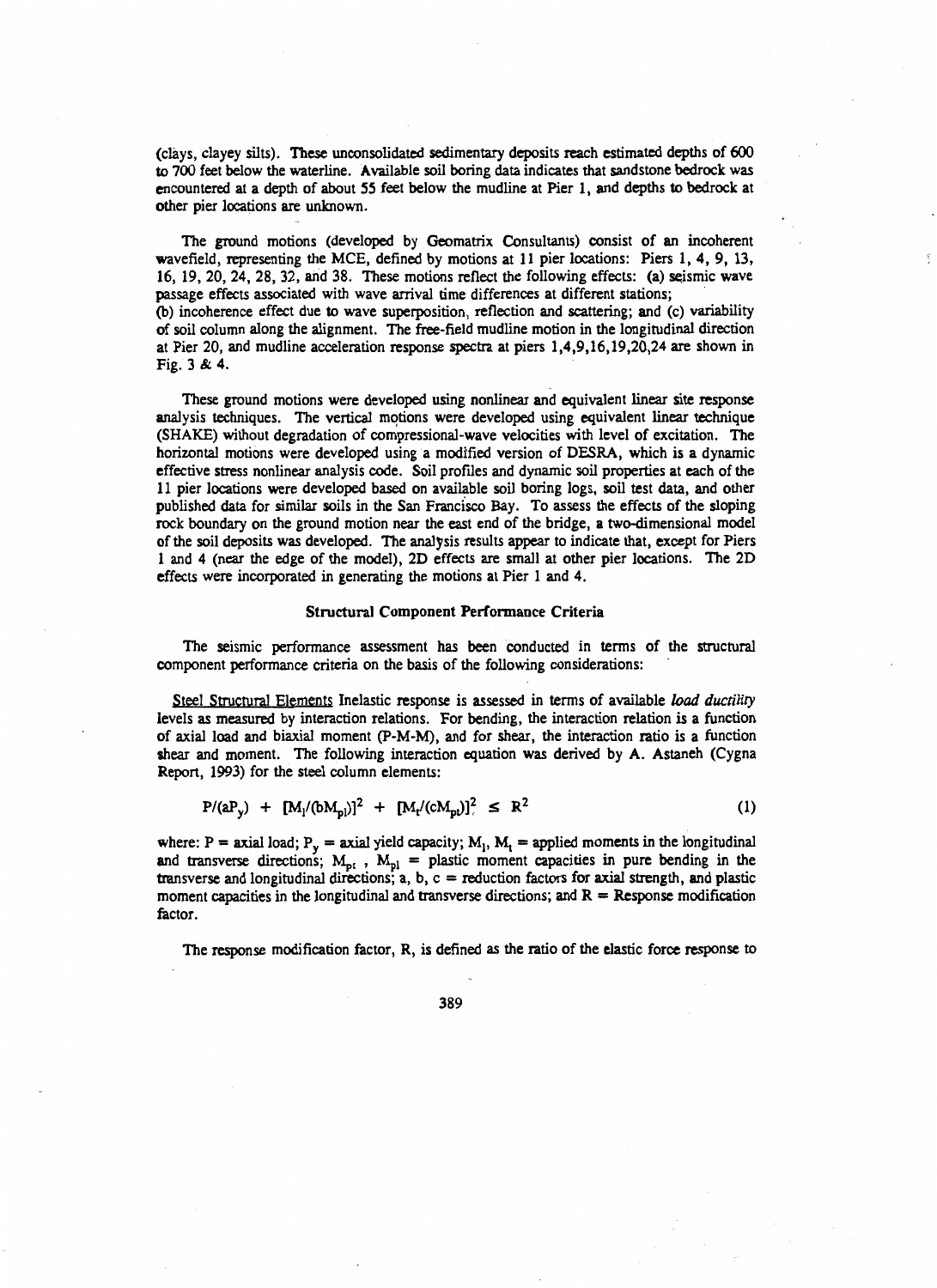the force response at the point of significant yield. The allowable levels of the R-factor developed for the steel flexural elements in the bridge range from 1.5 to *S.* These levels were substantiated by nonlinear finite element analyses, using the fiber elements in DRAIN-3DX.

Concrete Members The performance criteria for the evaluation of the reinforced concrete flexural members are in terms of *displacement ductilities*. For the duration and intensity of the scenario earthquake expected at the site, the performance of plastic hinge cycling in the inelastic range can only be assessed in terms of deformation analyses. For comparison purposes, load based demand capacity ratios (Z factors) were also computed and found to be unreliable measures of performance. For the trestle piles, load displacements curves of the soil-pile system were developed to assess pile performance. Deformation-based performance criteria and shear capacities of the concrete components are computed using M.J.N. Priestley's recommended method (Priestley, 1991).

Foundation Performance Criteria Foundation performance was evaluated on the basis of load-displacement curves developed (by Geomatrix) for the foundation soil-pile groups. Similar curves were developed for the evaluation of the trestle piles.

#### Dynamic Analyses

A comprehensive set of linear and nonlinear dynamic analyses were conducted to assess the seismic performance of the steel structure and the concrete trestle. Due to differences in structural system, subsurface conditions, foundation configuration, and boundary interaction effects, the steel structure and concrete trestle were treated separately in this study. To properly assess the global seismic response of extended structures of this size, multiple support excitation analyses are required. In addition, the variation of ground motion intensities and subsurface conditions along the alignment of this structure are quite significant. The basic form of the governing equations of motion for multiple support seismic excitation are given by (Clough and Penzien, 1975)

$$
\mathbf{M}\,\ddot{\mathbf{v}}^{\mathrm{t}}\ =\ -\ \mathbf{C}\,\dot{\mathbf{v}}^{\mathrm{t}}\ -\ \mathbf{K}\,\mathbf{v}^{\mathrm{t}}\ +\ \mathbf{F}
$$

where  $v^t = \begin{bmatrix} x_t \\ u \end{bmatrix} = \begin{bmatrix} x + x_s \\ u \end{bmatrix}$ 

in which:  $u =$  support dof's;  $x =$  dynamic dof's;  $x<sub>s</sub> = R u$ ; pseudostatic displacement vector; and  $R = -K_{ss}^{-1} K_{sb}$  (see Eq. (3)). Using these, the expanded form of Eq. (2) is given by

$$
\begin{bmatrix}\n\mathbf{M}_{\rm ss} & \mathbf{M}_{\rm sb} \\
\mathbf{M}_{\rm bs} & \mathbf{M}_{\rm bb}\n\end{bmatrix}\n\begin{bmatrix}\n\ddot{\mathbf{x}}_{\rm t} \\
\ddot{\mathbf{u}}\n\end{bmatrix} + \n\begin{bmatrix}\n\mathbf{C}_{\rm ss} & \mathbf{C}_{\rm sb} \\
\mathbf{C}_{\rm bs} & \mathbf{C}_{\rm bb}\n\end{bmatrix}\n\begin{bmatrix}\n\dot{\mathbf{x}}_{\rm t} \\
\dot{\mathbf{u}}\n\end{bmatrix} + \n\begin{bmatrix}\n\mathbf{K}_{\rm ss} & \mathbf{K}_{\rm sb} \\
\mathbf{K}_{\rm bs} & \mathbf{K}_{\rm bb}\n\end{bmatrix}\n\begin{bmatrix}\n\mathbf{x}_{\rm t} \\
\mathbf{u}\n\end{bmatrix} =\n\begin{bmatrix}\n0 \\
\mathbf{F}_{\rm b}\n\end{bmatrix}
$$
\n(3)

(2)

in M, C, and K are the mass, damping, and stiffness matrices, respectively, and the subscripts "s" and "b" denote "structure" and "base" respectively. For structural dynamics software without multiple support excitation capabilities, the implementation of these equations requires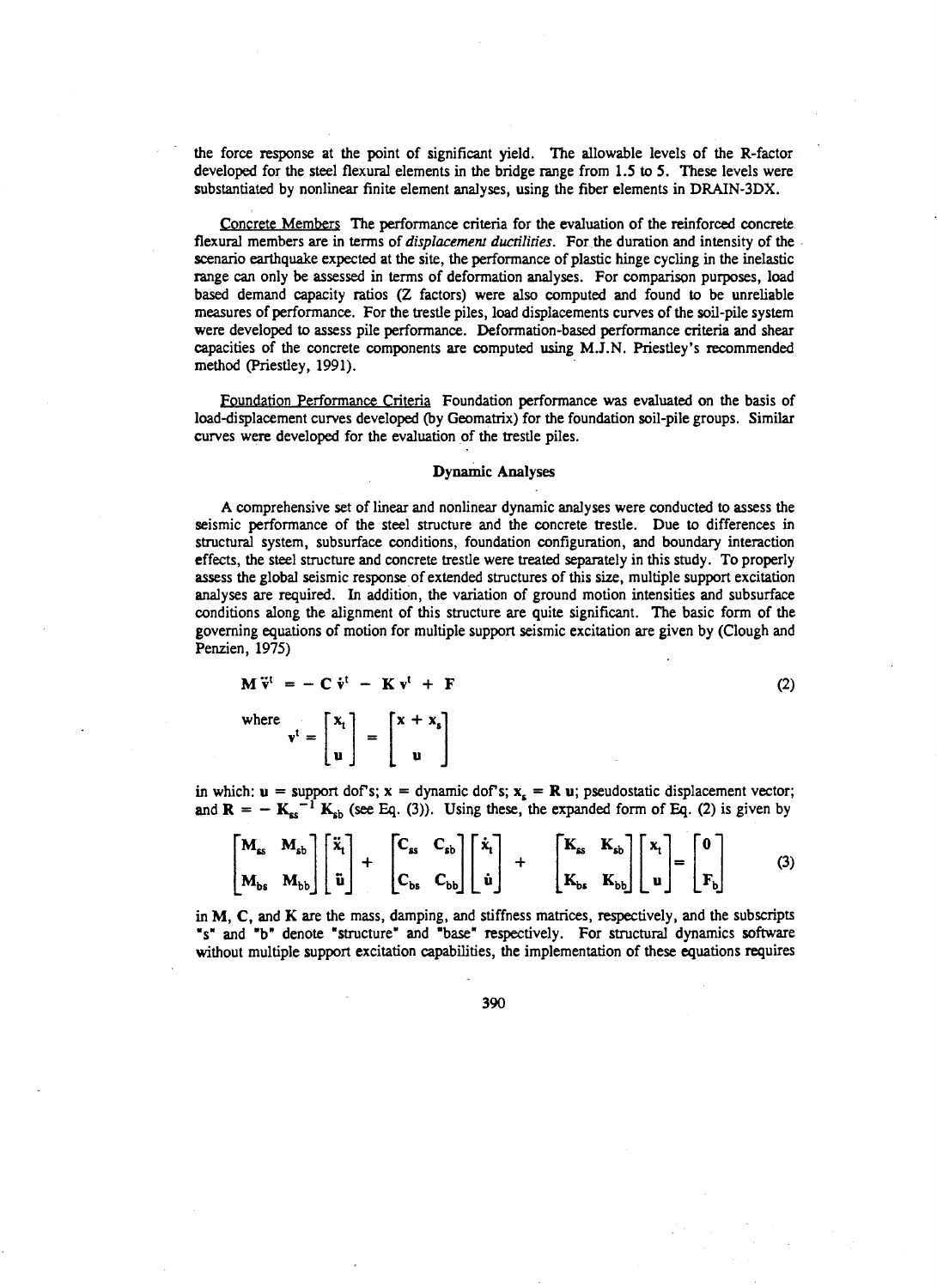e use ofvery stiff springs connected coaxially with foundation springs. The seismic excitation then input in terms of forces  $(F_b)$  appropriately scaled to reproduce the ground motions, via .e stiff boundary springs, and applied at the foundation spring interface.

The dynamic analyses were conducted using Prof. Ed Wilson's Ritz method-based SADSAP :omputer program, and DRAIN-3DX developed at UC Berkeley under the direction of Prof. G. ?owell. The mudline motion displacement time histories were used as the excitation (i.e. no scattering effects were considered) for the analyses. Due to the unavailability of the multiple support displacement input option in the SADSAP version used, the stiff boundary spring technique cited above was used. To account for the motions at the piers for which ground motions are unavailable, the motions generated at the 11 pier locations were "smeared" using influence functions for the multiple support excitation analyses. In the SADSAP analyses, this is readily accomplished via the specification of Ritz vectors.

### Finite Element Models

Steel Structure The finite element discretization of the steel structural model is shown in Fig. 8. This model consists of almost 6000 degrees of freedom, and is assembled using the deck super-elements discussed below. Various models were generated to simulate the following effects: (a) dynamic response due to multiple support excitation; (b) variability of the ground motions along the bridge alignment; (c) soil-structure interaction; and (d) expansion hinge nonlinearities and variations in gap stiffness. The salient features of the models are discussed below.

Dual Box-Girder Deck Behavior: A super-element representing the dual box-girder deck units has been developed to properly the behavior of the deck. Due to the concentration of stiffness on the box-girders, the potential for independent box-girder vibration has been assessed and simulated.

Reinforced Concrete Flexural Members: The reinforced concrete flexural member stiffness properties, moment capacities, and displacement and curvature ductilities have developed on the basis of moment curvature analyses. The elastoplastic idealization adopted, shown in Fig. 6, is based on: (a) section moment curvature analysis; (b) yield point defined as onset of longitudinal steel yield or concrete strain of .002; (c) ultimate curvature and displacement; and (d) curvature and displacement ductility.

Expansion Hinges: For the nonlinear analyses, the expansion hinge nonlinearities are modeled using a combination of three parallel spring elements. This system comprises: (a) a. tension only element representing the hinge restrainers; (b) a gap element representing the gap between the suspended span deck and the anchor unit deck; and (c) the linear "gravitational" spring due to the pendular displacement kinematics of the suspended eye-bars.

SSI Model: The "soil-foundation" interaction component of the "soil-foundation-structure" effect were modeled by performing SSI analyses of the soil-foundation system using the· SASSI computer program. The SSI analyses were performed (by Geospectra Inc.) to derive foundation impedance matrices which were used to develop 6x6 stiffness and damping matrices representing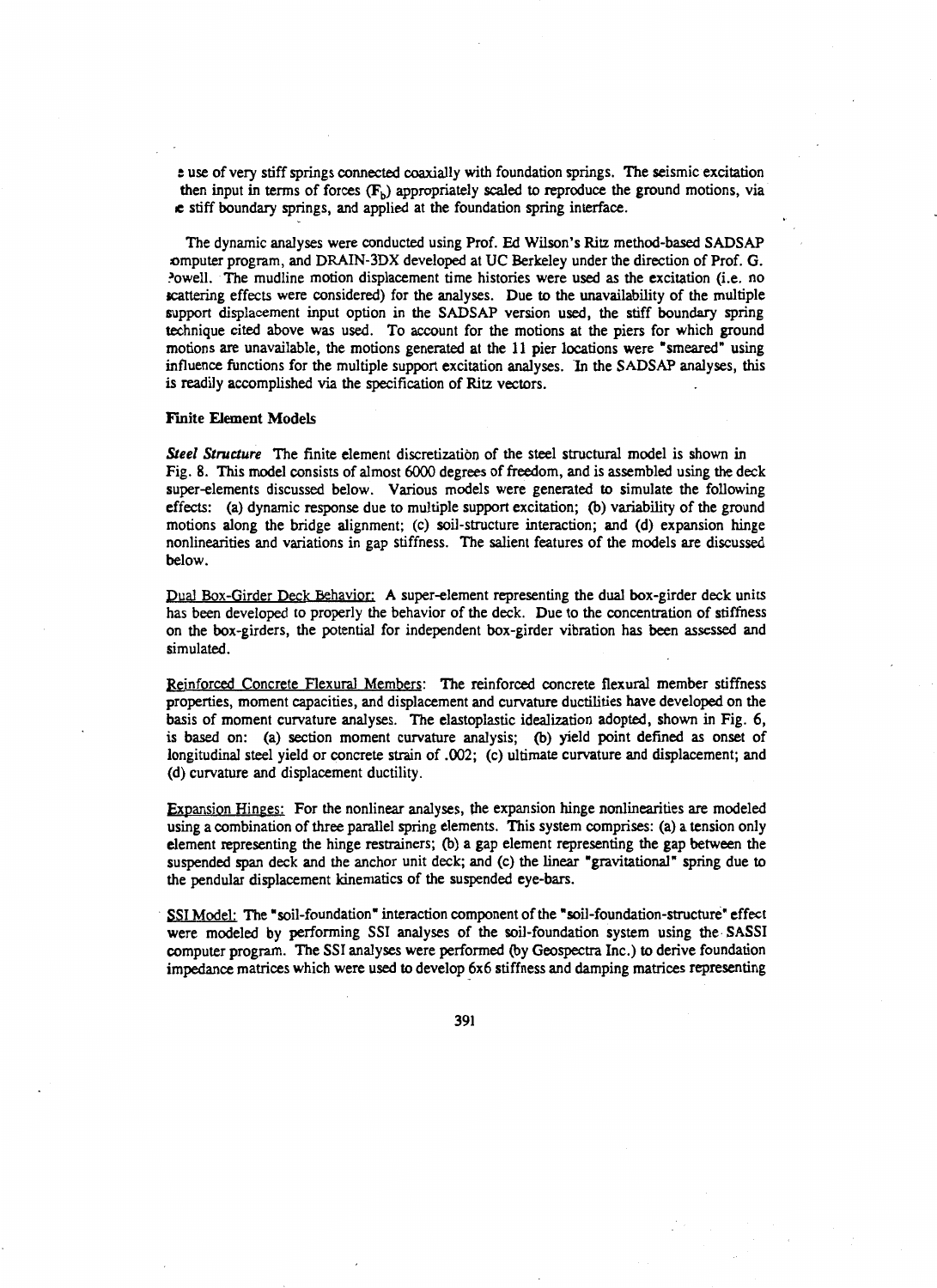the soil-pile group system for each foundation type. Fig. 7 shows an isometric view of the SSI models used in the SASSI analyses. The foundations consist of a group of steel H-piles connected by a tremie seal (concrete pile cap). The soil model consists of a viscoelastic layered system underlain by a uniform halfspace (bedrock). The soil properties were obtained from onedimensional free-field soil column studies that included densities and strain compatible shearwave and compressional-wave velocities, and damping ratios.

In this model, the pile cap was modeled as a rigid, massless block using solid elements. The near-field soils were included explicitly in the foundation model by 3D soil elements, and piles were modeled using three-dimensional beam elements. The pile elements were rigidly connected to the pile cap at the top and extended into the soil layers. In addition to the stiffness component of the impedance, the foundation damping properties were also developed, including both material and radiation damping. Due to very small coupling between the rocking and sliding stiffnesses in this case, the foundation springs were readily implemented using translational and rotational springs in the structural model.

*Concrete Tnstle* The concrete trestle was analyzed using multiple support time history analyses. Due to the unavailability of a set of motions representing the incoherent wave field, the excitation has been simulated by propagating the ground motions developed for Pier 38 down the trestle alignment with a constant time delay. Due to the presence of expansion joints at every bent DRAIN-3DX nonlinear finite element models, using super-element representations of each repetitive unit, were used to analyze the response. The models developed included several variations incorporating the following effects: (a) models with variable number of spans; (b) soil-pile kinematics; and (c) expansion hinge nonlinearities. Several models with varying number of spans (7, 20, 60, and 200) have been used for the analyses, to assess local and global behaviors. The soil-pile system stiffnesses were computed on the basis of a typical soil-pile configuration. These problem sizes ranged from under 1000 dof's to 15,000 dof's.

## Response Analyses

A variety of dynamic analyses were performed to assess the seismic response of the structure in terms of displacement, deformation, and load demands. The following three types of models were used in the analyses: (a) Type 1: linear elastic "tension" models with expansion hinges modeled as two-way tension-compression elements; (b)  $Type 2$ ; models incorporating the limited nonlinearities associated with expansion hinges. The hinges were modeled using tension-only restrainer elements and compression-only gap elements. These were used for multiple support excitation time history analyses; and (c) Type 3: general nonlinear models incorporating both expansion hinge nonlinearities and material nonlinearities associated with plastic hinges.

The types of analyses conducted consist of: (a) Uniform Response Spectrum (URS) Analyses with the objective of obtaining preliminary seismic demand estimates and perform parametric studies; (b) Multiple Support Time History (MSTH) Analyses consisting of a series of multiple support time history analyses with the objective of obtaining realistic estimates of displacements and deformations in the structure; and (c) Uniform Base Time History (UTH) Analyses, mainly performed for calibration purposes to serve as a tool for comparing results obtained by the URS and MSTH analyses. They UTH analyses have also proven useful in quantifying the effects of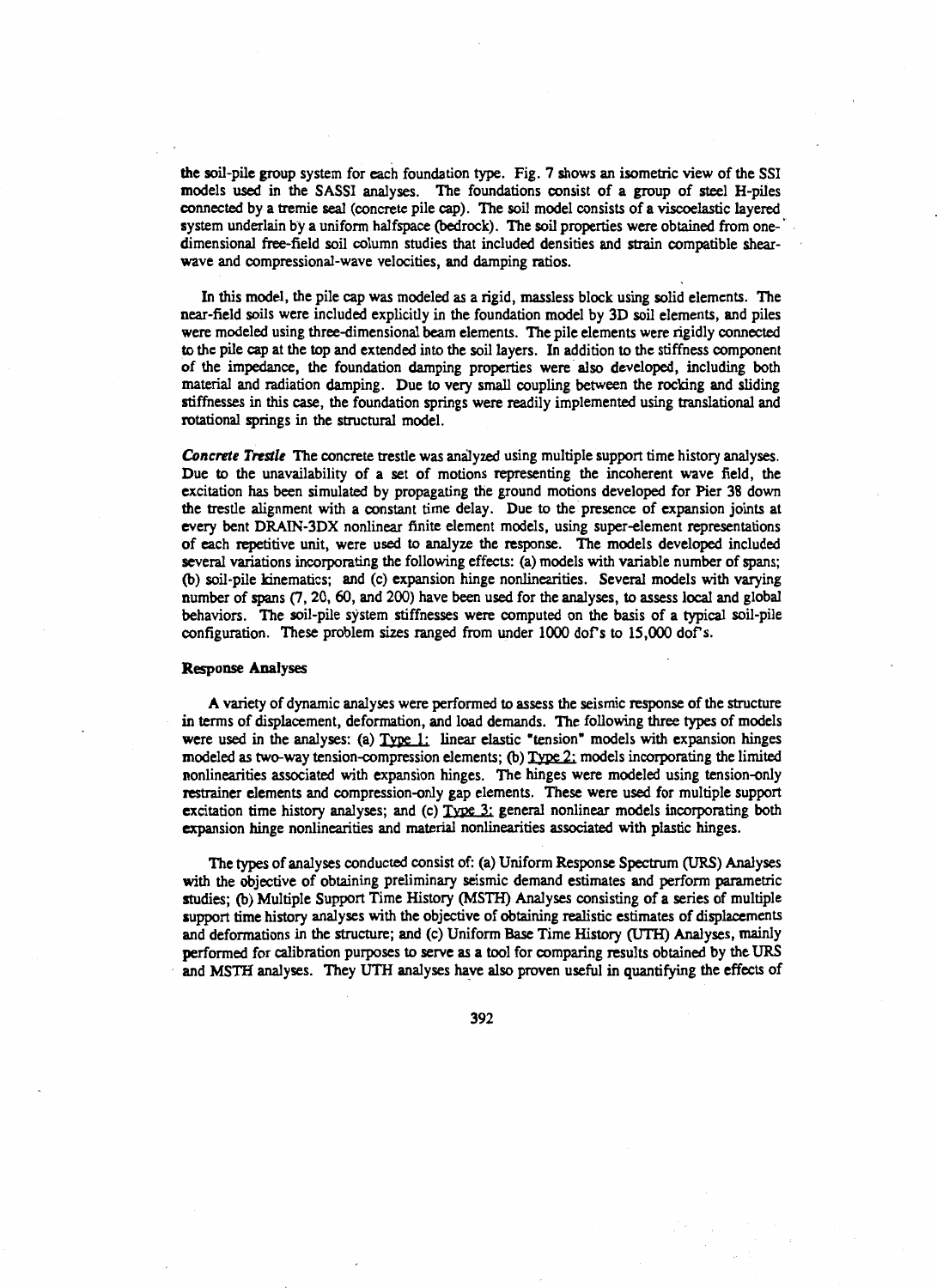strong nonlinearities exhibited by expansion hinges, and ground motion propagation effects via time delays.

The analyses included sensitivity studies to assess the effects of variations in parameters such as foundation stiffness, expansion hinge behavior, and the significance of multiple support excitation. Some of the significant results obtained from the dynamic analyses of the steel structure are highlighted here. Fig. 9 shows Pier 16 tower drift (with respect to foundation footing) obtained for the MSTH, UTH-20 (UTH with Pier 20 motions), and UTH-20Q (Pier 20 motions propagated down the alignment-Pier 1 to 38--with appropriate time delays) analysis cases. These results indicate that the variability of ground motions along the bridge alignment has a significant effect on structural response, and that response due to multiple support excitation (MSTH) seems to be closely related to response due to time delay effects of propagating ground motions (UTH-20D). Fig. 10 depicts the response of the expansion hinge at the suspended unit 15-16, for the MSTH analysis case. It is clear from these results that expansion hinge behavior must be properly modeled to obtain realistic seismic demand estimates.

#### **Conclusions**

For vulnerability assessments of large structures, such as this one, with strong nonlinearities due to expansion hinges, MSTH type of analysis is the rational alternative to the much too conservative uniform response spectrum method, which is more of a design tool rather than a diagnostic one. The following conclusions were drawn from the study: (1) load based criteria (Z-factors) are unreliable for concrete components; (2) deck restrainers and expansion hinge behavior play a major role in the performance of the superstructure; (3) effects due to multiple support excitation are significant. Specifically, there is significant reduction in demand compared to estimates obtained by conventional uniform response spectrum analyses. However, in some cases the demand on some components may be higher compared to uniform time history excitation cases; and (4) uncertainties such as foundation stiffness and ground motion variabilities must be carefully assessed for structural response analyses of large structures.

#### Acknowledgements

Many people were involved in this project. We would like to extend our thanks to Stan Larsen and Mark Yashinsky of Caltrans for their guidance, the project staff at Cygna, Tudor, Geomatrix, Geospectra, ESE, Manna, and SDV/ACCI for their outstanding effort in producing the interesting results that were obtained, and to Professors Astaneh, Powell, and Wilson, for all the advice and state-of-the-art software and information they provided.

#### References

,.

Cygna Report No. 930160. "Seismic Analysis of the Existing San Mateo Bridge", Rev. 0, October 1993.

Clough, R., and J. Penzien. *Dynamics of Structures.* McGraw-Hill, 1975.

Priestley, M.J.N. "Seismic Assessment of Existing Concrete Bridges•, UC San Diego Dept. of AMES Report No. SSRP-91/03, July 1991.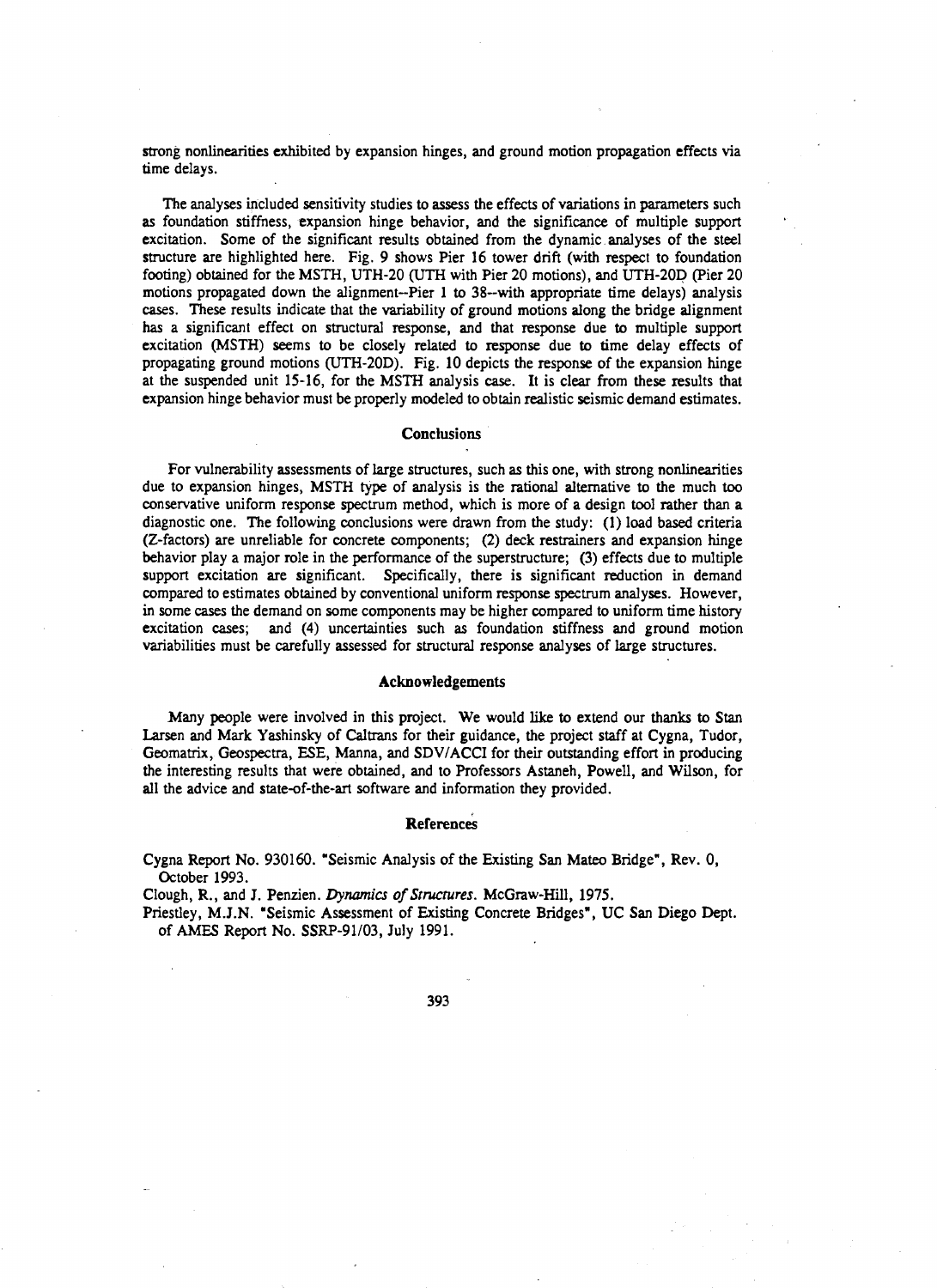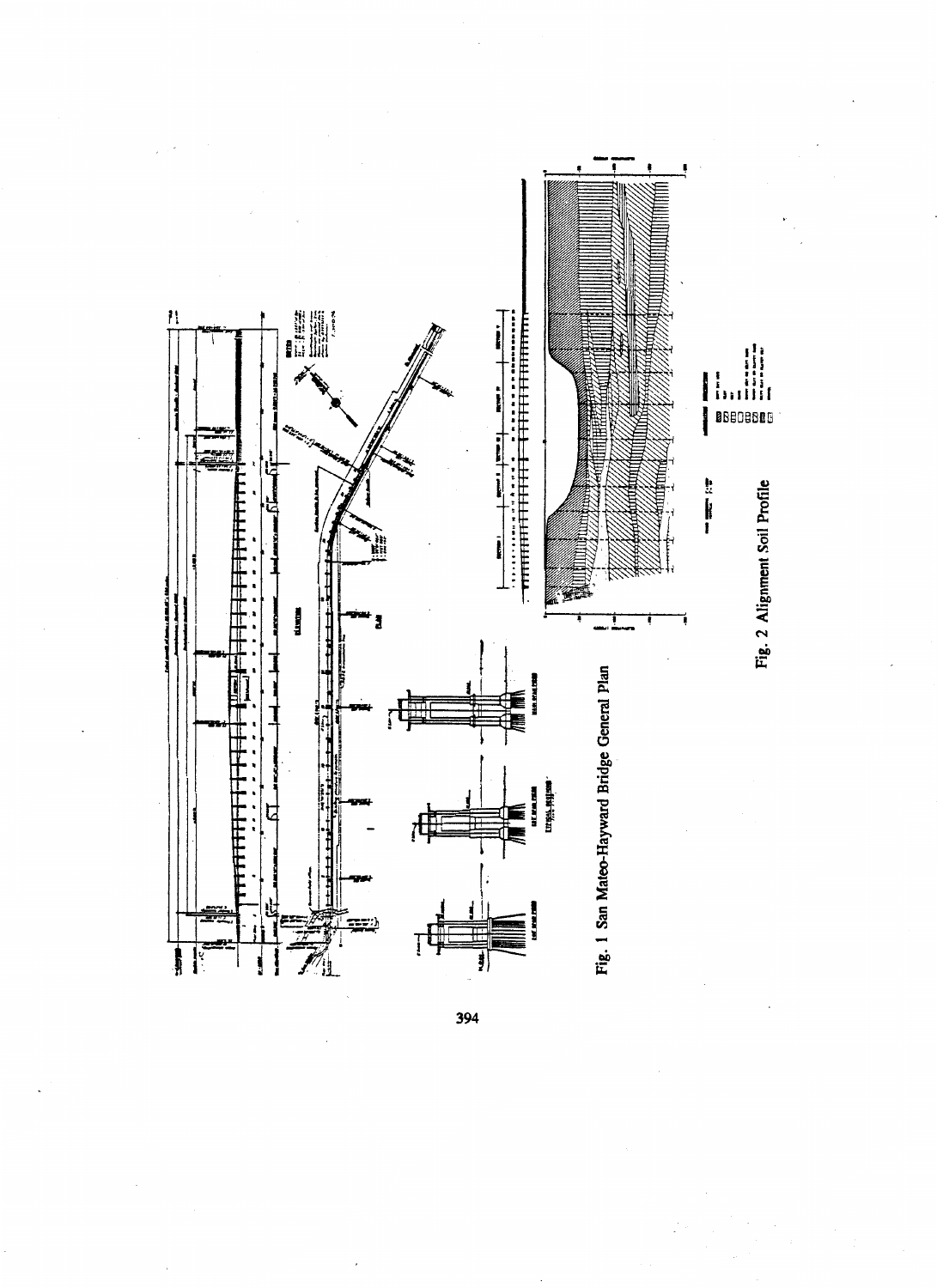

395



Fig. 5 Steel Bridge Structural Configuration



Fig. 4 Pier 20 Mudline Displacement